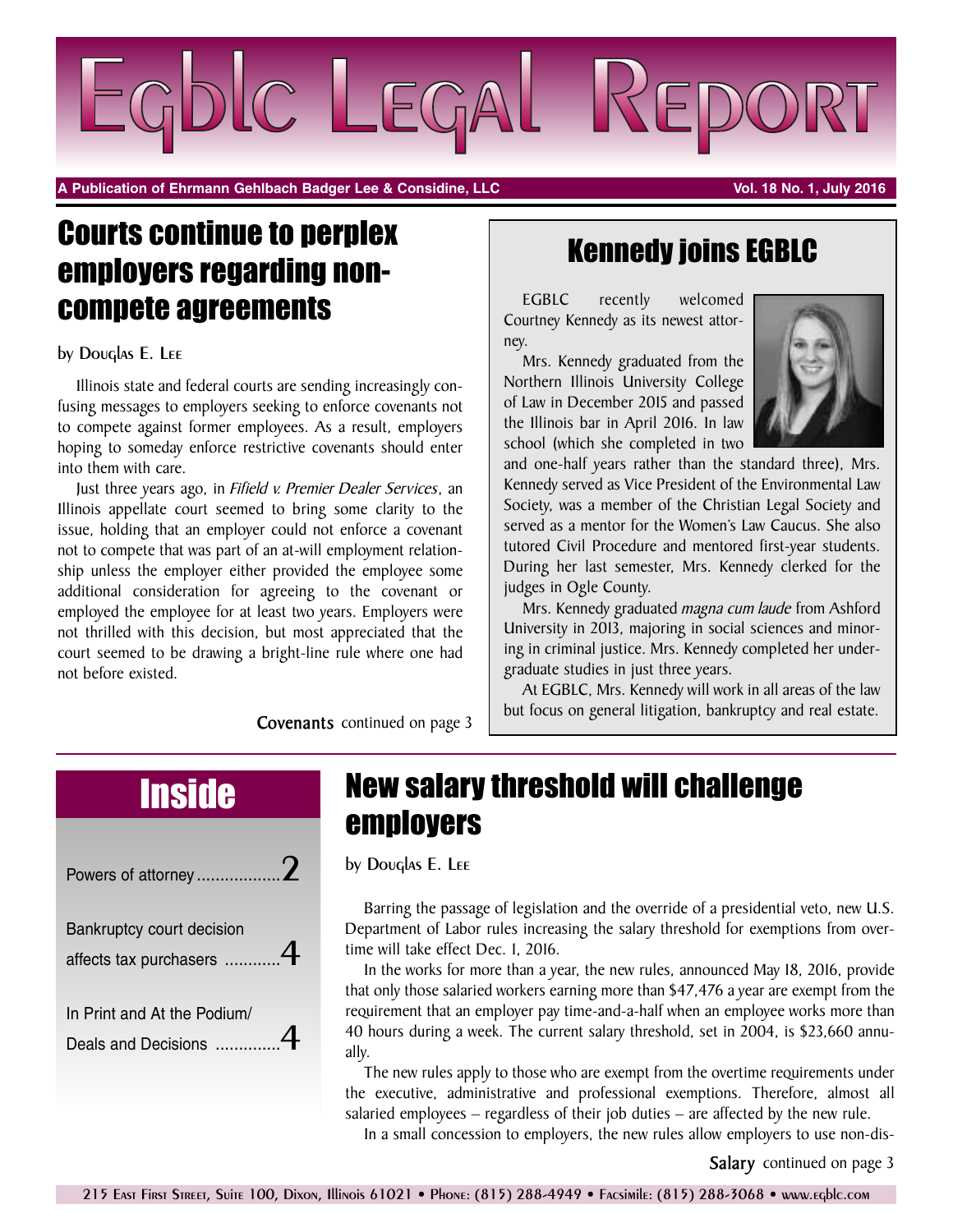### Powers of attorney serve several important purposes

### by Gary R. Gehlbach

Traditionally, planning for a person's estate meant preparing an appropriate last will and testament and sometimes a trust. Powers of attorney were used rather infrequently, the historic law being that a power of attorney only remained effective until the person giving the power of attorney was incompetent. The term "incompetent" became



somewhat of a pejorative term and was changed to "disabled" or "incapacitated." Further, most states' laws only provided for powers of attorney for financial matters and did not allow for the delegation of medical or healthcare decisions.

As our life expectancies expanded, powers of attorney became almost essential. Most of us will be fortunate to live longer than our parents or grandparents. However, the longer we live the more likely we will encounter some form of dementia or other debilitating ailment. Having legal documents in place to designate someone to make necessary and significant decisions for us while we are living is absolutely essential and should be part of every estate plan.

An effective estate plan today almost always includes powers of attorney, both for financial matters as well as healthcare decisions.

In Illinois, as well as in most other states, the historic limitations on powers of attorney changed dramatically in the 1980s. For example, in 1983 Illinois adopted a "living will" statute and four years later substantially revised its power of attorney law to provide that powers of attorney may last as long as the person giving the power is living and to create prototype forms, referred to as the "statutory forms." These include a power of attorney for healthcare and a power of attorney for financial matters.

The statutory form for property matters is actually quite good, although somewhat limited. It should, however, almost never be used without some modifications, especially in terms of the specific powers that are given to the designated agent. Banks, brokerage companies, title companies and others who routinely rely on powers of attorney occasionally require that a financial power of attorney include some specificity regarding the authority of the agent. A well-drafted financial power of attorney therefore should include a significant and specific list of additional powers tailored to the client's needs. Over the years, EGBLC has developed a list of approximately two dozen additional powers that are used selectively, depending on the particular client's circumstances.

As is true with the statutory form for property matters, the healthcare form has gone through a number of iterations since first signed into law in 1987, with the most recent form taking

effect Jan. 1, 2016.

A key aspect of the newest healthcare form is indicating when it becomes effective. Three choices are given in the form: first, that it would not be effective until the principal (the person granting the power of attorney) is determined by a physician to be incapacitated; second, that the power of attorney would not be effective until the principal

is incapacitated, but in the meantime the agent would have authority to consult with the principal's healthcare providers to determine whether the principal is incapacitated and finally, a statement that the power of attorney is effective on signing, although the principal can still make his or her own decisions. At EGBLC, we in most situations prefer the power of attorney to be effective on signing, particularly if the principal totally trusts the person whom he or she is designating as agent. By letting the power of attorney be effective on signing, the family avoids the necessity of having a physician examine the principal, prepare a written report and deliver it to the agent.

The current statutory healthcare form, as modified and used by EGLBC, includes other designations as well, including choices for the principal in the event of an end-of-life situation.

Interestingly, the living will statute, signed in 1983, has not been amended. Essentially, a living will is a declaration by someone that, if the person has an incurable and irreversible sickness, illness or disease and would die except for deathdelaying procedures, the death-delaying procedures should be withdrawn or withheld. Actual decision-making in that situation, however, is generally much more nuanced and not simply a matter of determining whether to withdraw or withhold procedures. Instead, many other factors are now identified and important, not the least of which are the quality of one's life and the prognosis for improvement. Therefore, for most estate planning practitioners in Illinois, the living will form is simply ignored. Moreover, there are legal inconsistencies between the Illinois living will and the Illinois healthcare power of attorney statutes. To the extent they are inconsistent, the healthcare power of attorney controls.

Compounding the issue of whether to have both a living will and a healthcare power of attorney is a 1991 federal law. This law requires that if a person is admitted to a hospital or other care facility on an overnight basis, that hospital or care facility must provide the person with the statutory forms of living will and healthcare power of attorney. We advise clients to have a welldrafted healthcare power of attorney and to provide the hospital or care facility with a copy of that document in lieu of a living will or the unaltered statutory healthcare form.

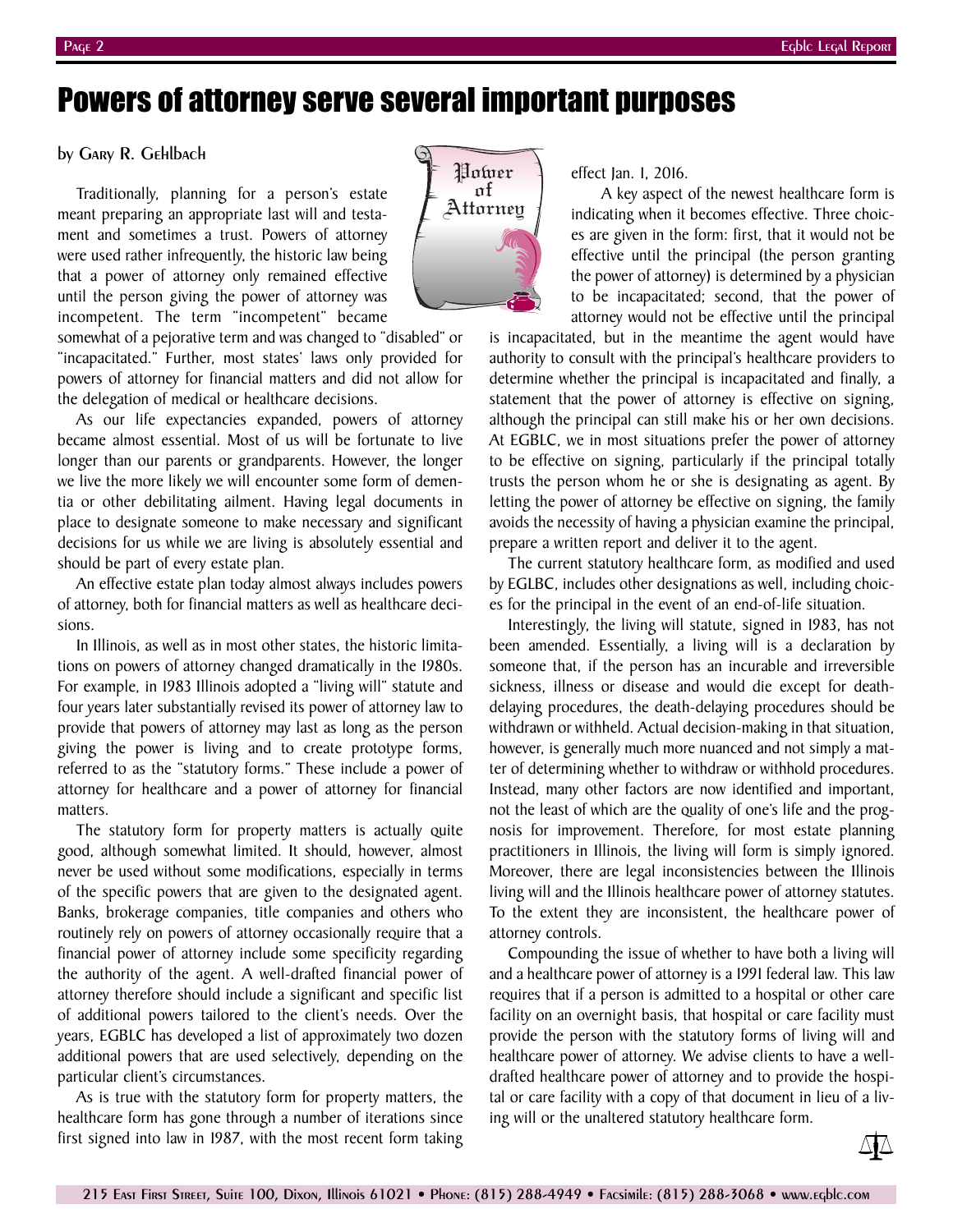### Covenants . . .

Continued from page 1

In 2015, *McInnis v. OAG Motorcycle Ventures* gave another Illinois appellate court a chance to solidify that rule. In *McInnis*, a motorcycle salesman left his employer to join a competitor, only to change his mind a day later and ask the employer to rehire him. The employer agreed, but only on the condition that the employee sign a restrictive covenant that would prevent him from working for any competitor within 25 miles for 18 months.

A year and a half later, the employee resigned to join the same competitor. The employee sued, asking the court to find the restrictive covenant unenforceable. The trial court ruled for the employee, saying the covenant could not be enforced because the employee had not worked for two years after signing it.

On appeal, the appellate court agreed, holding that the employer's decision to rehire the employee did not constitute additional consideration to support the covenant and that the two-year rule announced in *Fifield* prevented the employer from enforcing the covenant. The court, however, did not offer any guidance as to what the employer should have offered (in addition to the job) to be able to enforce the covenant short of the two-year requirement.

Just six months later, an Illinois federal court rejected the notion that the court in *Fifield* announced a bright-line twoyear rule and instead held that the length of time an employee works after signing a covenant is only one factor to consider when deciding whether to enforce the covenant.

In *Traffic Tech v. Kreiter*, the court enforced a covenant not to compete even though the employee had worked for only ten months, saying the totality of the circumstances supported the employer's right to enforce the covenant.

Employers, however, could not enjoy the holding in *Traffic Tech* long. In *Assured Partners v. Schmitt*, an Illinois appellate court refused to enforce a restrictive covenant, not because of the two-year rule but because it found the covenant's prohibitions unfair and unreasonable.

In *Schmitt*, the employee brokered malpractice insurance for lawyers. During his employment, the employee signed a senior management agreement that gave him a small ownership stake in the employer but that, among other things, prohibited him from engaging in any business that related to professional liability insurance anywhere in the U.S. for up to four years.

After a dispute with the employer, the employee resigned and began actively soliciting the clients he serviced while working for the employer. In the ensuing litigation, the employee argued that the covenant was too broad because it was not limited to legal malpractice insurance and not limited to the geographic area in which he worked.

Not surprisingly, the trial and appellate courts agreed that the covenant was too broad. To the surprise of many employment lawyers, however, the courts refused to modify the covenant so that it more reasonably prohibited the employee from soliciting his former clients.

While acknowledging Illinois courts' long history of judicially modifying restrictive covenants, the appellate court in *Schmitt* refused to modify this covenant, saying it was too unfair to justify limiting modifications. As a result, the employee was left free to compete against his former employer.

To the extent lessons can be gleaned from these recent cases, they are these:

- An employer hoping to enforce a covenant not to compete should support the covenant with stated consideration – either an agreement to terminate the employment relationship only for cause or a bonus or other financial compensation that is being paid in direct exchange for the employee's agreement to the restrictive covenant.
- The covenant should be drawn as narrowly as possible so that it restricts the employee only from soliciting the employer's customers or clients within that portion of the employer's market in which the employee had been active.

It is possible, of course, that a court might enforce a restrictive covenant slightly broader than the one these lessons suggest, and the courts consistently emphasize that covenants not to compete must be judged on a case-bycase basis. An employer considering a restrictive covenant therefore is wise to seek legal assistance in drafting it.



### Salary ...

Continued from page 1

cretionary bonuses and incentive payments, such as commissions, to satisfy up to 10 percent of the salary threshold.

The new rules also change the threshold for the exemption for "highly compensated" employees. Under this exemption, an employee who is "highly compensated" is exempt from the overtime rule, as long as the employee performs at least one job function that involves management duties or the exercise of discretion. Currently, that threshold is \$100,000 a year. Under the new rule, the threshold will rise to \$134,004.

Under the new rules, the Department will adjust the thresholds every three years to maintain the standard salary level at the 40th percentile of full-time

salaried workers in the lowest-wage census region.

While considerable disagreement exists about whether, on a national level, the new rules will help or harm employees who currently earn less than \$47,476 annually, each employer who pays salaries will need to determine how the new rules affect the way it

compensates its employees.